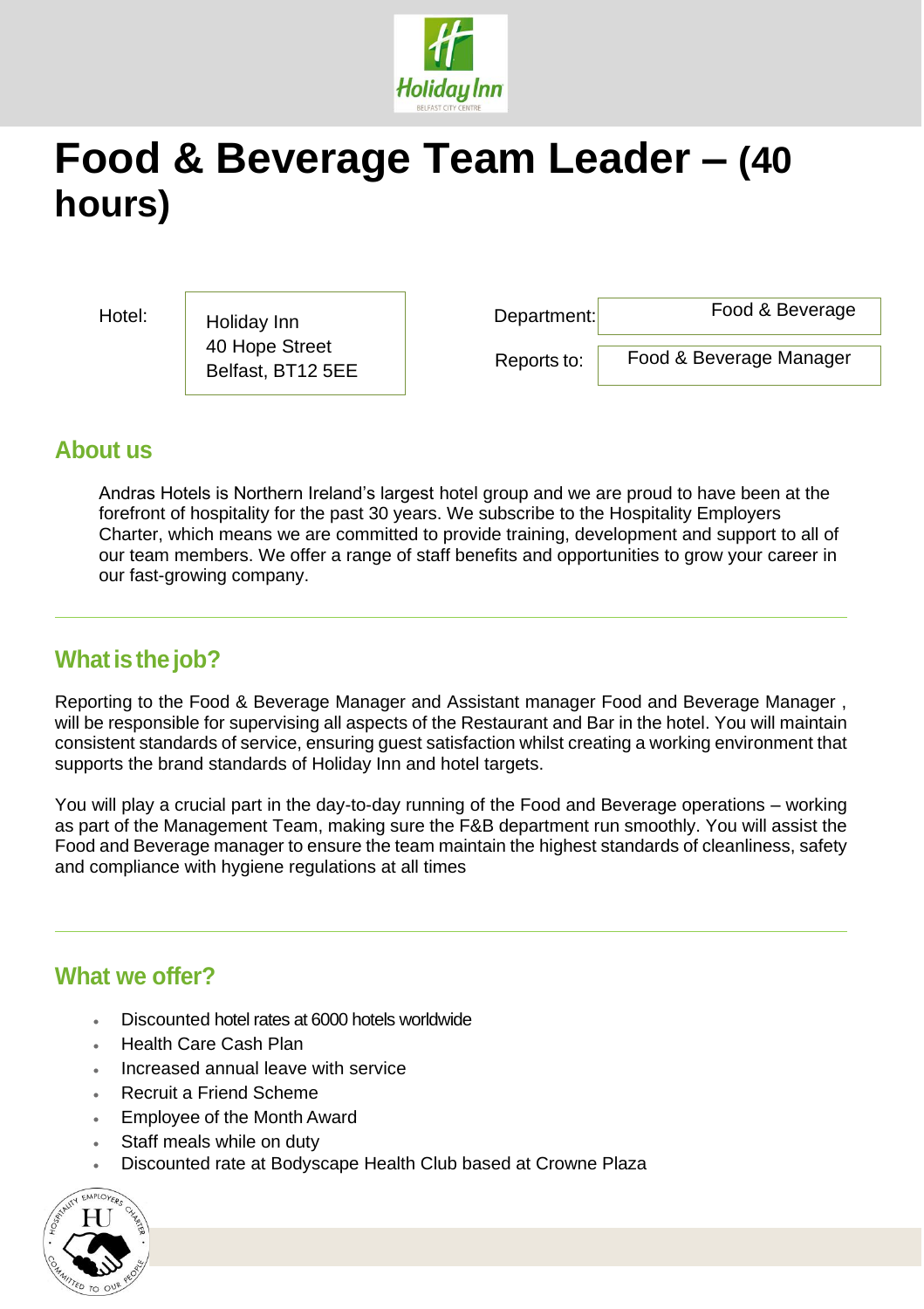

- Andras Academy Training & Development Programmes & progression opportunities within the Andras Hotels Group
- Hotel Incentive scheme

# **Your day to day**

- Ensure all areas of responsibility are run effectively in the absence of the Head of Department, in line with standards and that the department is adequately resourced in line with business requirements
- Be aware of your targets and objectives, understand how these fit within the department targets, and ensure you achieve your targets and objectives
- Have full awareness of Holiday Inn brand standards and your role as Team Leader in ensuring the F&B team follow through on these standards on a daily basis
- Be present to meet and greet customers, checking requirements and passing on relevant information
- Check and monitor that all beverages and food items are prepared and served according to company standards and within regulations – maintaining customer service at all times
- Have full product knowledge of the facilities offered at the hotel
- Supervise staff on your shifts to ensure a consistently high service delivery and guest satisfaction
- Awareness of guest satisfaction scores and the measures put in place to meet department quality targets and objectives
- Be confident with people, be able to sell, and able to deal with any guest complaints/issues in a timely and efficient manner
- Health and Safety management comply with company procedures and Safety Risk Audits
- Keep staff / work areas tidy, safe and report any hazard, accident, loss or damage to management and observe all requirements under health and safety legislation
- Other ad-hoc duties unexpected moments when we must pull together to get a task done.
- Follow the policies and procedures of the department and the hotel
- To participate in any training and personnel exercises designed to improve standards and performance
- Perform other duties as assigned

#### **Essential**

- Experience within a Food and Beverage role
- Proven experience of supervising and directing others, while demonstrating a hands-on approach
- Customer service experience
- Ability to meet deadlines, and work under pressure with the ability to motivate others within the Food and Beverage Team
- Good communication and organisational skills.

#### Desirable

- Experience within the hospitality industry as a supervisor
- 5 GCSEs at Grade C and above to include Maths and English or equivalent qualification.

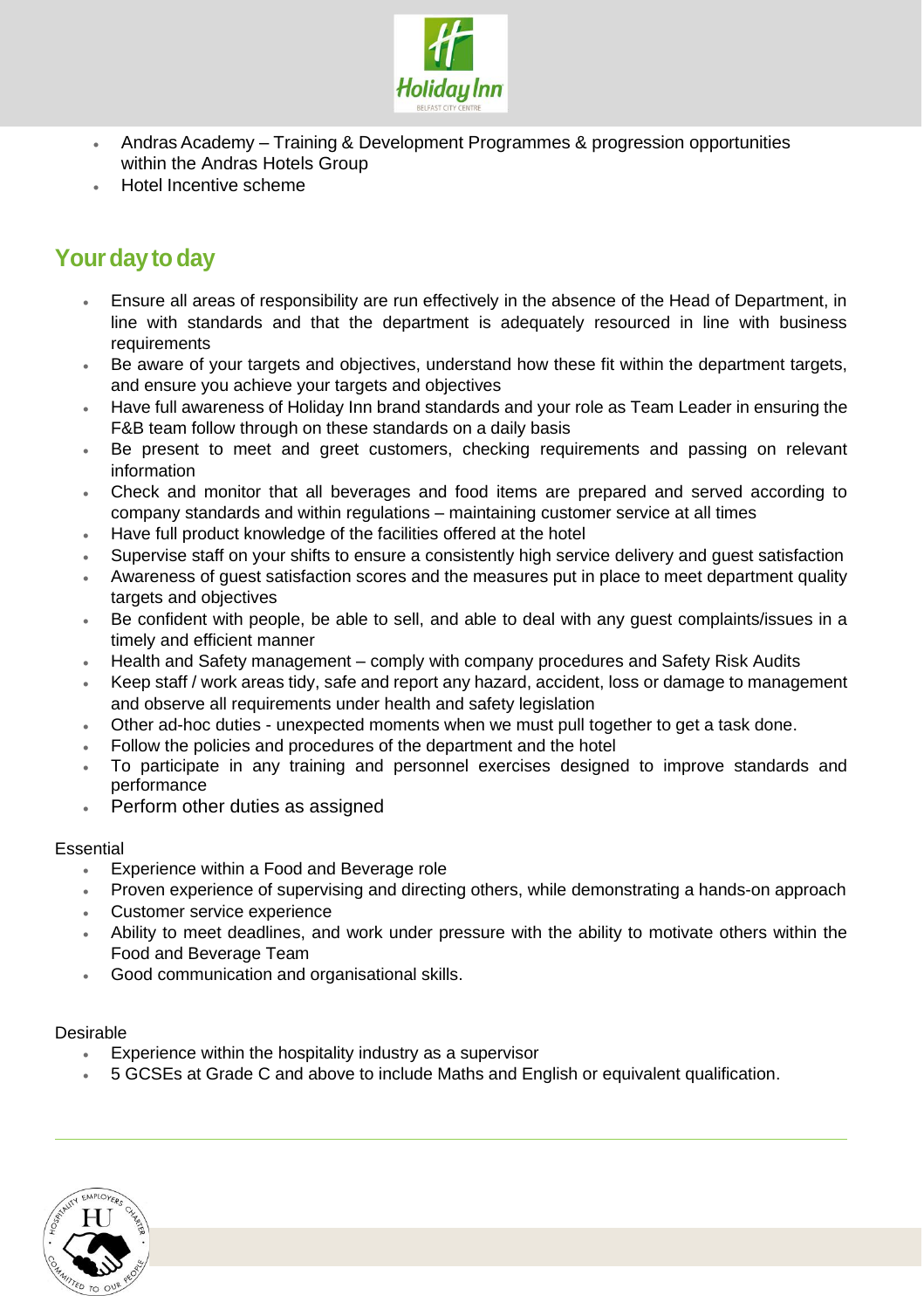

## **HowdoIdeliverthis?**

**We genuinely care about people, and we show this through living out our promise of True Hospitality each and every day. It's what connects every colleague in all Holiday Inn hotels.**

The Holiday Inn hotel brand delivers True Hospitality in their own way, and at the heart of it all arespecific, core service skills.

- **True Attitude:** being caring, wanting to make a positive difference, and building genuineconnections with guests
- **True Confidence**: having the knowledge and skills to perform your role, and giving guests theconfidence that they can trust you, to help and support them during their stay
- **True Listening**: focusing on what your guest is saying, picking up on body language that is oftenoverlooked, and understanding what the guest wants and needs
- **True Responsiveness**: is about providing guests with what they need and doing so in a timelyand caring manner.

There's so much more to the job than we can capture here. It's simply about creating great experiences, doing the right thing and understanding people.

### **Whatweneedfrom you**

### **Essential:**

- Good communication and listening skills
- Ability to work in a fast paced and pressurised environment
- Ability to work within a Team and also independently
- Ability to communicate and follow instruction.

### **Desirable:**

- Experience in a Kitchen Porter role
- Experience of working in hospitality.